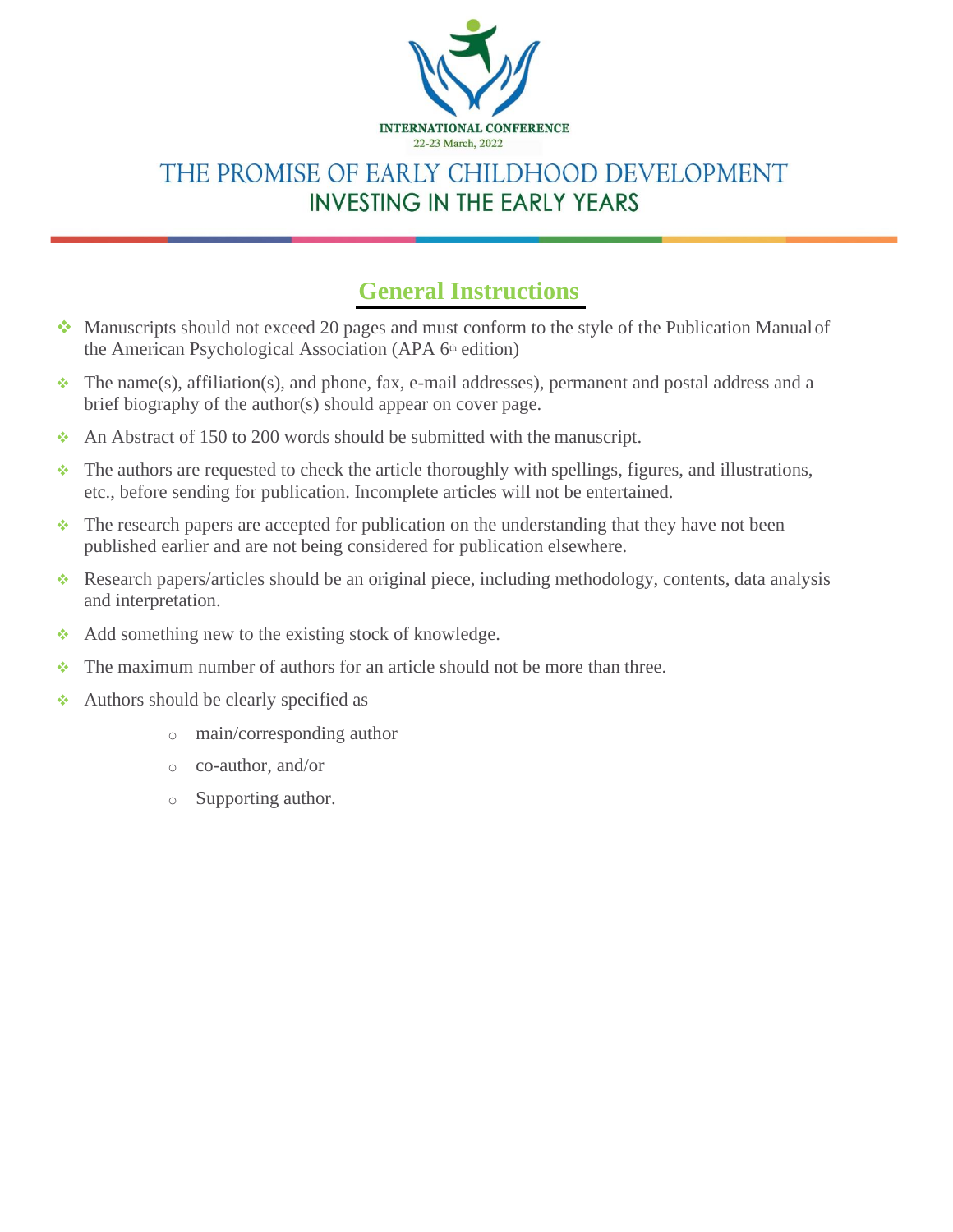## **Formatting**

- $\cdot$  Margins: One inch on all sides except left side with 1.5 inch.
- ❖ Font size and Type: 12-pt Time New Roman.
- ❖ Line Spacing: Double-space throughout the paper, including the title page, abstract, body of the document, references, appendixes, footnotes, tables, and figures.
- ❖ Spacing after Punctuation: Space once after commas, colon, and semicolons within sentences. Insert two spaces after full stop or any other punctuation mark.
- **❖** Alignment: Justified
- ❖ Paragraph Indentation: 5-7 spaces.
- ❖ Pagination: The page number appears one inch from the right edge of the paper on the first line of every page.
- ❖ Running Head: The running head is a short title that appears at the top of the pages of a paper or published article. The running head is typed flush left at the top of all pages. The running head should not exceed 50 characters, including punctuation and spacing.
- ❖ Referencing: Sources cited appear in parentheses after each reference (direct or otherwise), giving author's name (unless mentioned in text), year of publication, and page number(s) in the case of direct quotes. Enclose quotes of 40 or fewer words in double quotation marks in the text; indent quotes longer than 40 words in block format; page numbers must be given. List all sources alphabetically at the end of the manuscript under the heading References using APA style.
- ❖ Footnotes are not allowed, and the use of endnotes is discouraged; however, necessary brief explanatory notes, numbered consecutively and marked in the text with superscript numeral may appear before the References under the heading Notes; citations in notes follow the same format.
- ❖ Graphics: Mathematical symbols should be clearly marked. Number the tables and figures with Arabic numerals. Prepare tables using tabs without vertical lines; provide figures, charts, and diagrams in camera-ready form.
- ❖ The soft copy of the article complete in all respect and all correspondence regarding contribution to the Journal and other information should be email: [jecce@aiou.edu.pk.](mailto:jecce@aiou.edu.pk)